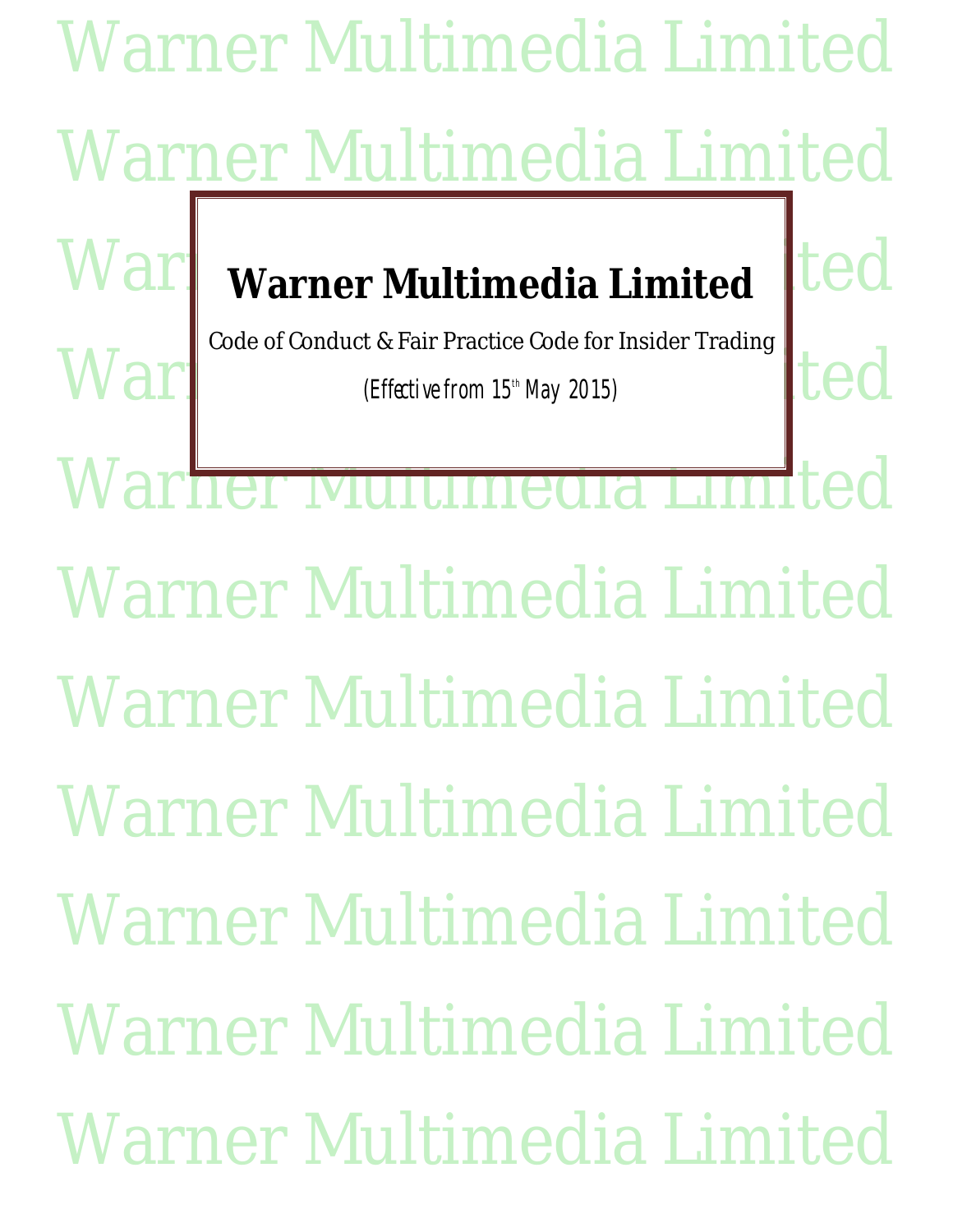# **WARNER MULTIMEDIA LIMITED**

## **CODE OF FAIR DISCLOSURE, INTERNAL PROCEDURES AND CONDUCT FOR REGULATING, MONITORING AND REPORTING OF TRADING BY INSIDERS (Effective from 15th May 2015)**

| Sr.              | <b>Particulars</b>                                                   | Page Nos.      |
|------------------|----------------------------------------------------------------------|----------------|
| No.              |                                                                      |                |
| 1 <sub>1</sub>   | <b>Definitions</b>                                                   | 3              |
| 2.               | Role of Compliance Officer                                           | 6              |
| 3.               | Preservation of "Price Sensitive Information                         | 6              |
| $\overline{4}$ . | Prevention of misuse of "Unpublished Price Sensitive<br>Information" | $\overline{7}$ |
| 5.               | <b>Trading Window and Window Closure</b>                             | 8              |
| 6.               | Pre-clearance of trades                                              | 9              |
| 7 <sub>1</sub>   | <b>Other Restrictions</b>                                            | 10             |
| 8.               | Reporting Requirements for transactions in securities                | 11             |
| 9.               | Disclosure by the Company to the Stock Exchange(s)                   | 11             |
| 10.              | Dissemination of Price Sensitive Information                         | 11             |
| 11.              | Penalty for contravention of the code of conduct                     | 12             |
| 12.              | <b>Code of Fair Disclosure</b>                                       | 12             |
| 13.              | Annexure - 1: Specimen of application for pre-dealing<br>approval    | 14             |
| 14.              | Annexure - 2: Format of undertaking to be<br>accompanied with the    | 15             |
|                  | application for pre-clearance                                        |                |
| 15.              | Annexure - 3 : Format for pre- clearance order                       | 16             |
| 16.              | Annexure - 4 : Format for disclosure of transactions                 | 17             |
| 17.              | Annexure - 5 : Format for initial disclosure of<br>securities        | 18             |
| 18.              | Annexure - 6 : Disclosure of change in shareholding                  | 19             |

# **TABLE OF CONTENTS**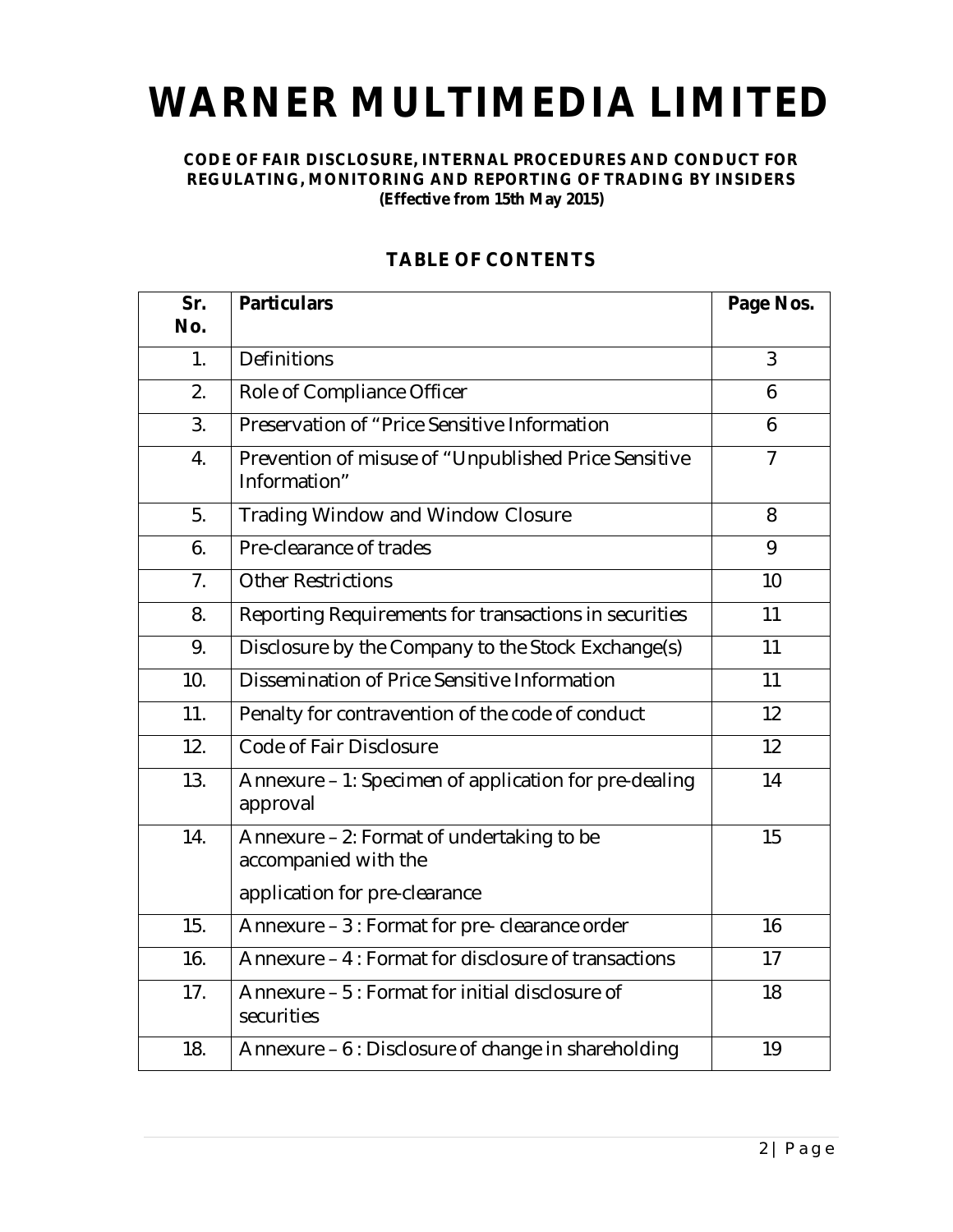# **1. DEFINITIONS**

- 2. 1 "**Act**" means the Securities and Exchange Board of India Act, 1992.
- 2. 2 "**Board**" means the Board of Directors of the Company.
- 2. 3 "**Code**" or "**Code of Conduct**" shall mean the Code of Fair disclosures, Internal Procedures and Conduct for Regulating, Monitoring and Reporting of trading by insiders, employees and other connected persons of Warner Multimedia Limited as amended from time to time.
- 2. 4 "**Company**" means Warner Multimedia Limited.
- 2. 5 "**Compliance Officer**" means senior officer, who is financially literate and is capable of appreciating requirements for legal and regulatory compliance under these regulations designated so and reporting to the Board of Directors and who shall be responsible for compliance of policies, procedures, maintenance of records, monitoring adherence to the rules for the preservation of unpublished price sensitive information, monitoring of trades and the implementation of the codes specified in these regulations under the overall supervision of the Board of Directors of the Company.

# 2. 6 "**Connected Person**" means:

- i. any person who is or has during the six months prior to the concerned act been associated with a company,, directly or indirectly, in any capacity including by reason of frequent communication with its officers or by being in any contractual, fiduciary or employment relationship or by being a director, officer or an employee of the Company or holds any position including a professional or business relationship between himself and the Company whether temporary or permanent, that allows such person, directly or indirectly, access to unpublished price sensitive information or is reasonably expected to allow such access.
- ii. Without prejudice to the generality of the foregoing, the persons falling within the following categories shall be deemed to be connected persons unless the contrary is established,
	- a) an immediate relative of connected persons specified in clause (i); or
	- b) a holding company or associate company or subsidiary company; or
	- c) an intermediary as specified in Section 12 of the Act or an employee or director thereof; or
	- d) an investment company, trustee company, asset management company or an employee or director thereof; or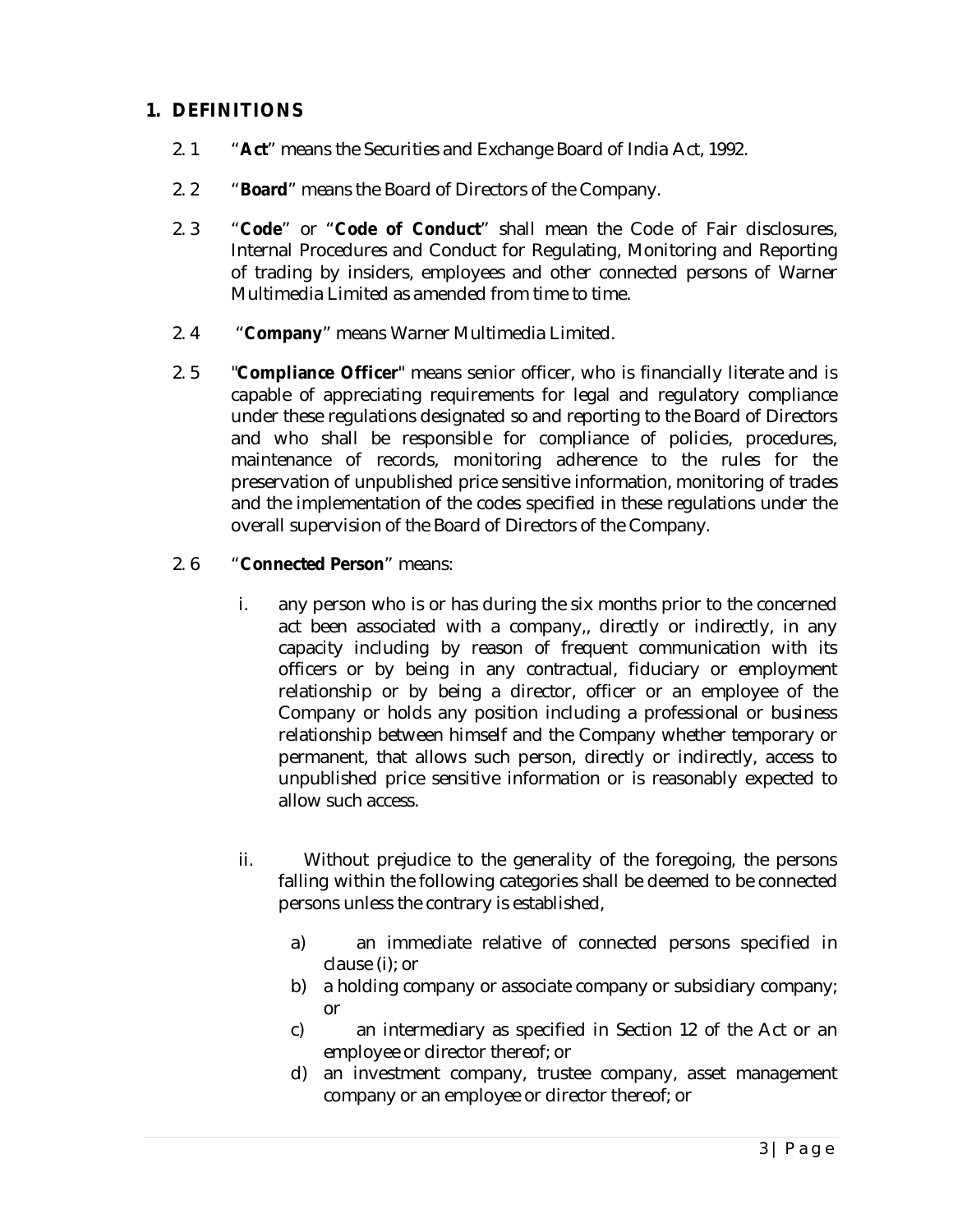- e) an official of a stock exchange or of clearing house or corporation; or
- f) a member of board of trustees of a mutual fund or a member of the board of directors of the asset management company of a mutual fund or is an employee thereof; or
- g) a member of the Board of directors or an employee, of a public financial institution as defined in section 2 (72) of the Companies Act, 2013; or
- h) an official or an employee of a self-regulatory organization recognized or authorized by the Board; or
- i) a banker of the Company; or
- j) a concern, firm, trust, hindu undivided family, company or association of persons wherein a director of the Company or his immediate relative or banker of the Company, has more than ten per cent, of the holding or interest.
- 2. 7 "**Dealing in Securities**" means an act of subscribing to, buying, selling or agreeing to subscribe to, buy, sell or deal in the securities of the Company either as principal or agent.
- 2. 8 **Designated Employee**(s) shall include :
	- a. every employee in the finance, accounts, secretarial and legal department as may be determined and informed by the Compliance Officer; and
	- b. any other employee as may be determined and informed by the Compliance Officer from time to time.
- 2. 9 "**Director**" means a member of the Board of Directors of the Company.
- 2. 10 "**Employee**" means every employee of the Company including the Directors in the employment of the Company.
- 2. 11 "**Generally available Information**" means information that is accessible to the public on a non-discriminatory basis.
- 2. 12 "**Immediate Relative**" means a spouse of a person, and includes parent, sibling, and child of such person or of the spouse, any of whom is either dependent financially on such person, or consults such person in taking decisions relating to trading in securities
- 2. 13 "**Insider**" means any person who,
	- a) a connected person; or
	- b) In possession of or having access to unpublished price sensitive information.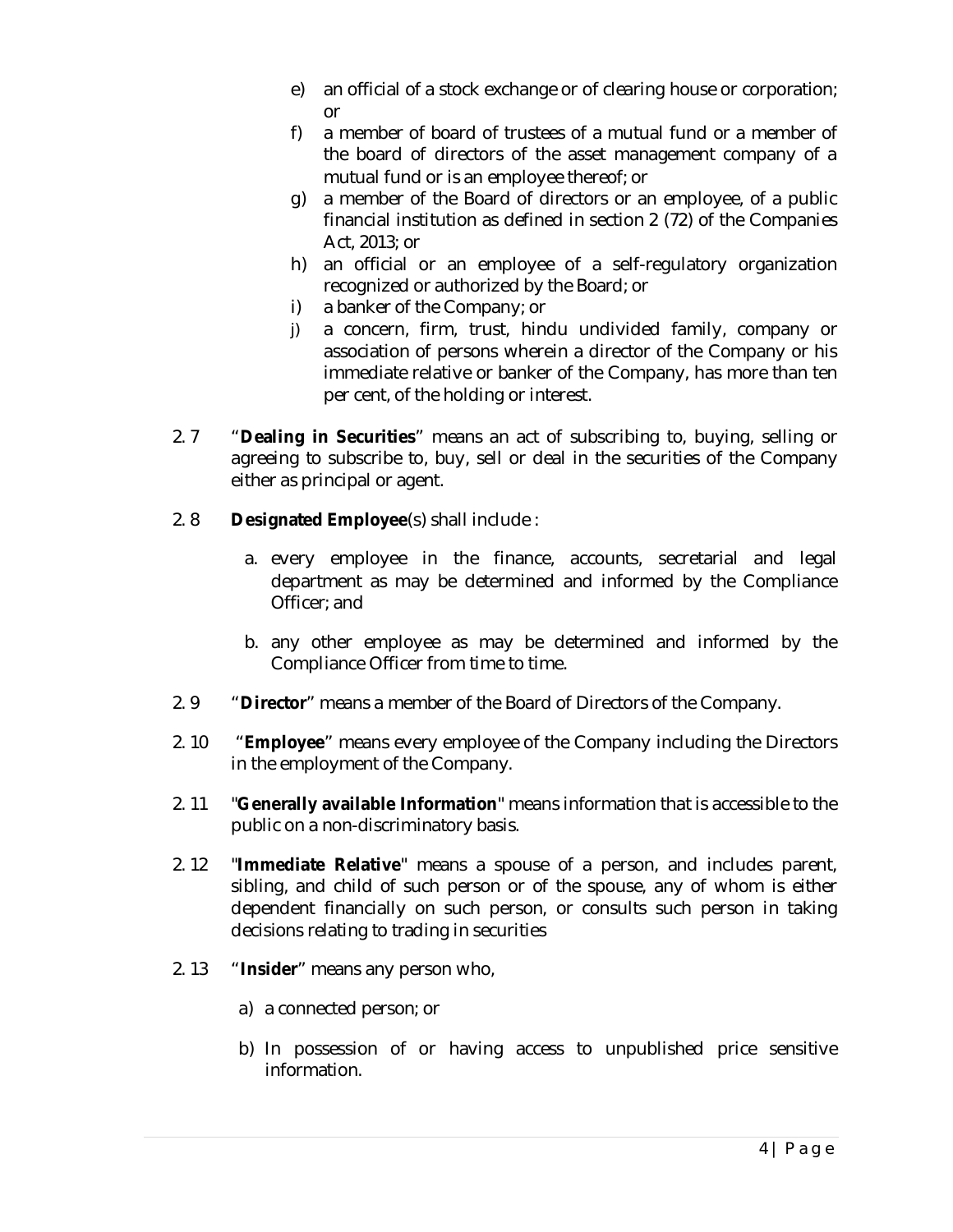- 2. 14 "**Key Managerial Person**" means person as defined in Section 2(51) of the Companies Act, 2013
- 2. 15 "**Promoter**" shall have the meaning assigned to it under the Securities and Exchange Board of India (Issue of Capital and Disclosure Requirements) Regulations, 2009 or any modification thereof:
- 2. 16 "**Securities**" shall have the meaning assigned to it under the Securities Contracts (Regulation) Act, 1956 (42 of 1956) or any modification thereof except units of a mutual fund;
- 2. 17 "**Takeover Regulations**" means the Securities and Exchange Board of India (Substantial Acquisition of Shares and Takeovers) Regulations, 2011 and any amendments thereto;
- 2. 18 "**Trading**" means and includes subscribing, buying, selling, dealing, or agreeing to subscribe, buy, sell, deal in any securities, and "trade" shall be construed accordingly
- 2. 19 "**Trading Day**" means a day on which the recognized stock exchanges are open for trading;
- 2. 20 "**Unpublished Price Sensitive Information**" means: means any information, relating to a company or its securities, directly or indirectly, that is not generally available which upon becoming generally available, is likely to materially affect the price of the securities and shall, ordinarily including but not restricted to, information relating to the following:
	- a) financial results;
	- b) dividends;
	- c) change in capital structure;
	- d) mergers, de-mergers, acquisitions, delisting, disposals and expansion of business and such other transactions;
	- e) changes in key managerial personnel; and
	- f) material events in accordance with the listing agreement
- 2. 21 "**Regulations**" shall mean the Securities & Exchange Board of India (Prohibition of Insider Trading) Regulations, 2015 and any amendments thereto.
- 2. 22 "**Specified Persons**" means the Directors, connected persons, the insiders, the Designated Employees and the promoters and immediate relatives are collectively referred to as Specified Persons.

Words and expressions used and not defined in these regulations but defined in the Securities and Exchange Board of India Act, 1992 (15 of 1992), the Securities Contracts (Regulation) Act, 1956 (42 of 1956), the Depositories Act,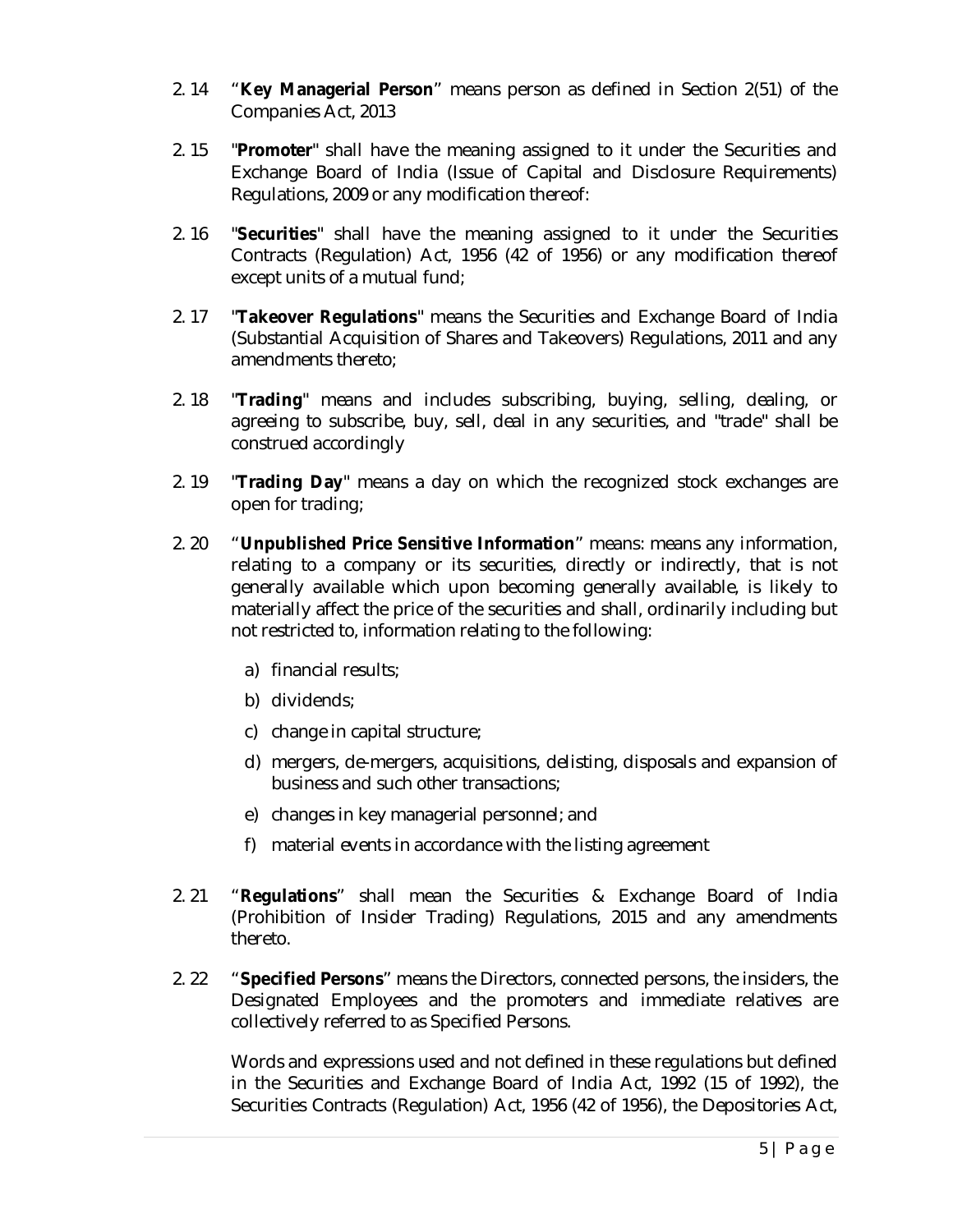1996 (22 of 1996) or the Companies Act, 2013 (18 of 2013) and rules and regulations made there under shall have the meanings respectively assigned to them in those legislation.

# **2. ROLE OF COMPLIANCE OFFICER**

- 2.1 The Compliance Officer shall report on insider trading to the Board of Directors of the Company and in particular, shall provide reports to the Chairman of the Audit Committee, if any, or to the Chairman of the Board of Directors at such frequency as may be stipulated by the Board of Directors.
- 2.2 The Compliance Officer shall assist all employees in addressing any clarifications regarding the Securities & Exchange Board of India (Prohibition of Insider Trading) Regulations, 2015 and the Company's Code of Conduct.

# **3. PRESERVATION OF "PRICE SENSITIVE INFORMATION"**

3.1 All information shall be handled within the Company on a need-to-know basis and no unpublished price sensitive information shall be communicated to any person except in furtherance of the insider's legitimate purposes, performance of duties or discharge of his legal obligations.

Unpublished price sensitive information may be communicated, provided, allowed access to or procured, in connection with a transaction which entails:

- an obligation to make an open offer under the takeover regulations where the Board of Directors of the Company is of informed opinion that the proposed transaction is in the best interests of the Company; or
- not attracting the obligation to make an open offer under the takeover regulations but where the Board of Directors of the Company is of informed opinion that the proposed transaction is in the best interests of the Company and the information that constitute unpublished price sensitive information is disseminated to be made generally available at least two trading days prior to the proposed transaction being effected in such form as the Board of Directors may determine.

However, the Board of Directors shall require the parties to execute agreements to contract confidentiality and non-disclosure obligations on the part of such parties and such parties shall keep information so received confidential, except for the limited purpose and shall not otherwise trade in securities of the Company when in possession of unpublished price sensitive information

# 3.2 **Need to Know:**

a. "need to know" basis means that Unpublished Price Sensitive Information should be disclosed only to those within the Company who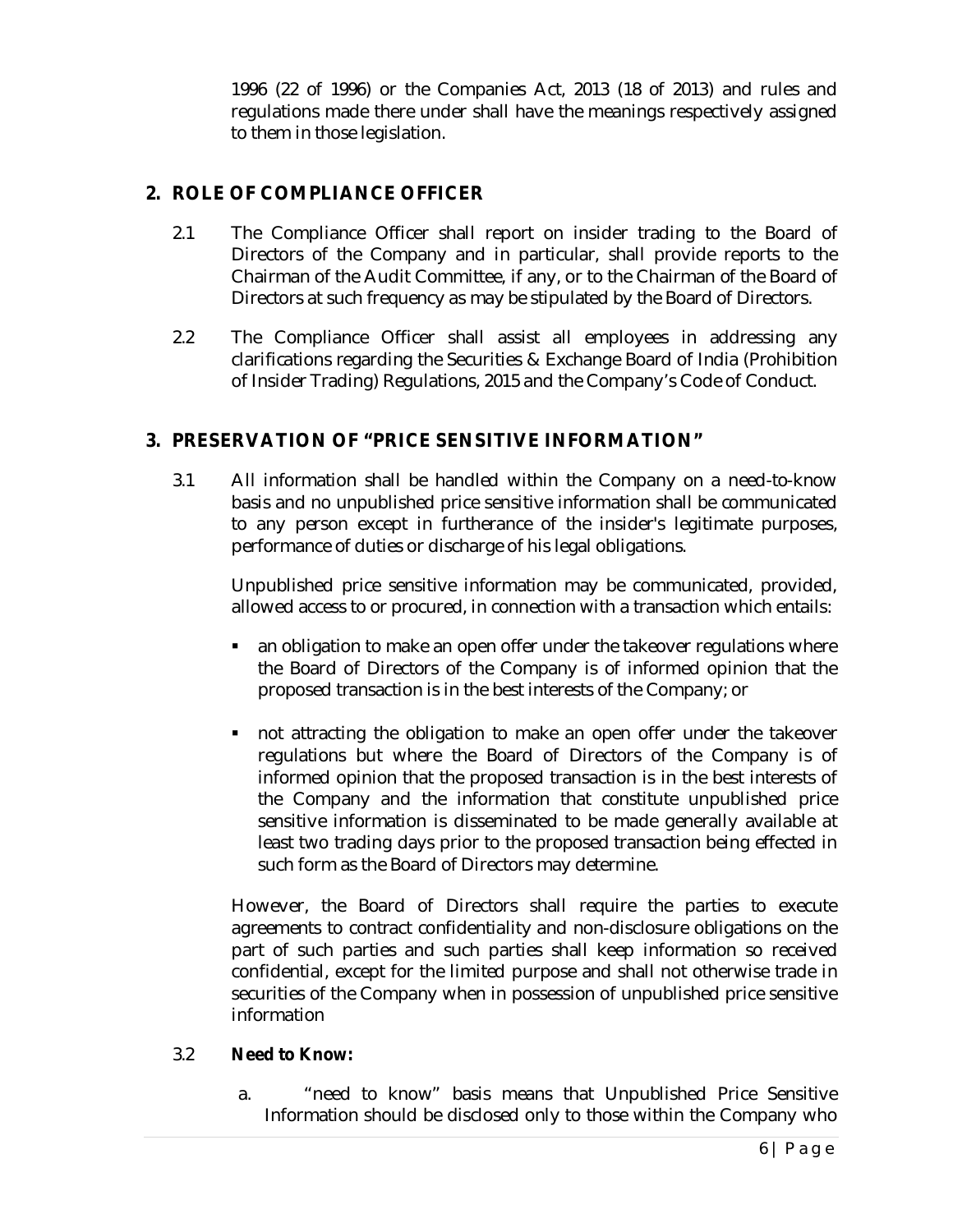need the information to discharge their duty and whose possession of such information will not give rise to a conflict of interest or appearance of misuse of the information.

b. All non-public information directly received by any employee should immediately be reported to the head of the department.

# 3.3 **Limited access to confidential information** :

Files containing confidential information shall be kept secure. Computer files must have adequate security of login and password, etc.

# **4. PREVENTION OF MISUSE OF "UNPUBLISHED PRICE SENSITIVE INFORMATION"**

Employees and connected persons designated on the basis of their functional role ("**designated persons**") in the Company shall be governed by an internal code of conduct governing dealing in securities.

# **4.1 Trading Plan**

An insider shall be entitle to formulate a trading plan for dealing in securities of the Company and present it to the Compliance Officer for approval and public disclosure pursuant to which trades may be carried out on his behalf in accordance with such plan.

# **4.2 Trading Plan shall:**

- a) not entail commencement of trading on behalf of the insider earlier than six months from the public disclosure of the plan;
- b) not entail trading for the period between the twentieth trading day prior to the last day of any financial period for which results are required to be announced by the issuer of the securities and the second trading day after the disclosure of such financial results;
- c) entail trading for a period of not less than twelve months;
- d) not entail overlap of any period for which another trading plan is already in existence;
- e) set out either the value of trades to be effected or the number of securities to be traded along with the nature of the trade and the intervals at, or dates on which such trades shall be effected; and
- f) not entail trading in securities for market abuse.
- 4.3 The Compliance Officer shall consider the Trading Plan made as above and shall approve it forthwith. However, he shall be entitled to take express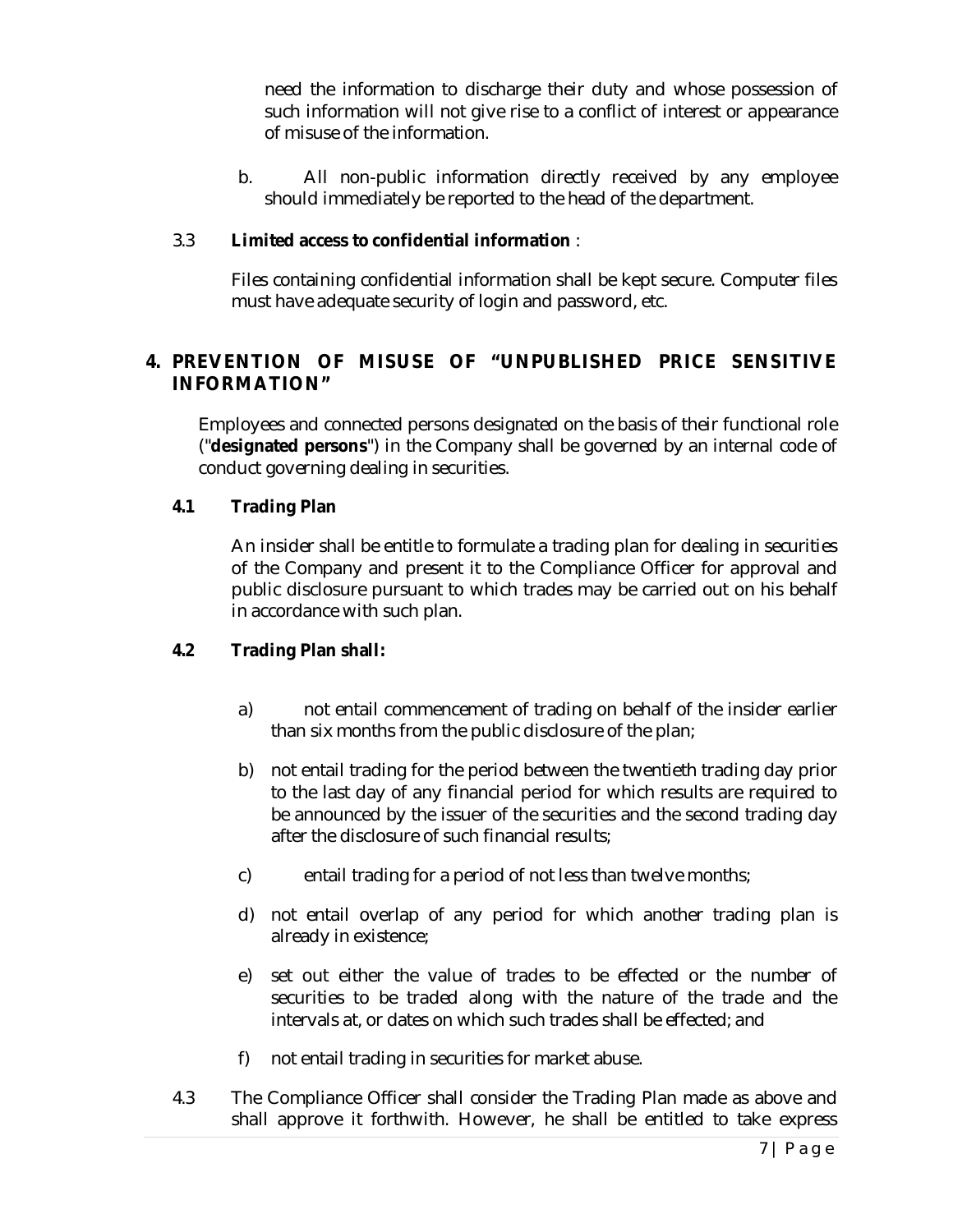undertakings as may be necessary to enable such assessment and to approve and monitor the implementation of the plan as per provisions of the Regulations.

4.4 The Trading Plan once approved shall be irrevocable and the Insider shall mandatorily have to implement the plan, without being entitled to either deviate from it or to execute any trade in the securities outside the scope of the trading plan.

However, the implementation of the trading plan shall not be commenced, if at the time of formulation of the plan, the Insider is in possession of any unpublished price sensitive information and the said information has not become generally available at the time of the commencement of implementation. The commencement of the Plan shall be deferred until such unpublished price sensitive information becomes generally available information.

Further, the Insider shall also not be allowed to deal in securities of the Company, if the date of trading in securities of the Company, as per the approved Trading Plan, coincides with the date of closure of Trading Window announced by the Compliance Officer.

4.5 Upon approval of the trading plan, the compliance officer shall notify the plan to the stock exchanges on which the securities are listed.

# **5. TRADING WINDOW AND WINDOW CLOSURE**

- 5.1 (i) The trading period, i.e. the trading period of the stock exchanges, called 'trading window", is available for trading in the Company's securities.
	- (ii) The trading window shall be, inter alia, closed 7 days prior to and during the time the unpublished price sensitive information is published.
	- (iii) When the trading window is closed, the Specified Persons shall not trade in the Company's securities in such period.
	- (iv) All Specified Persons shall conduct all their dealings in the securities of the Company only in a valid trading window and shall not deal in any transaction involving the purchase or sale of the Company's securities during the periods when the trading window is closed, as referred to in Point No. (ii) above or during any other period as may be specified by the Company from time to time.
	- (vi) In case of ESOPs, exercise of option may be allowed in the period when the trading window is closed. However, sale of shares allotted on exercise of ESOPs shall not be allowed when trading is closed.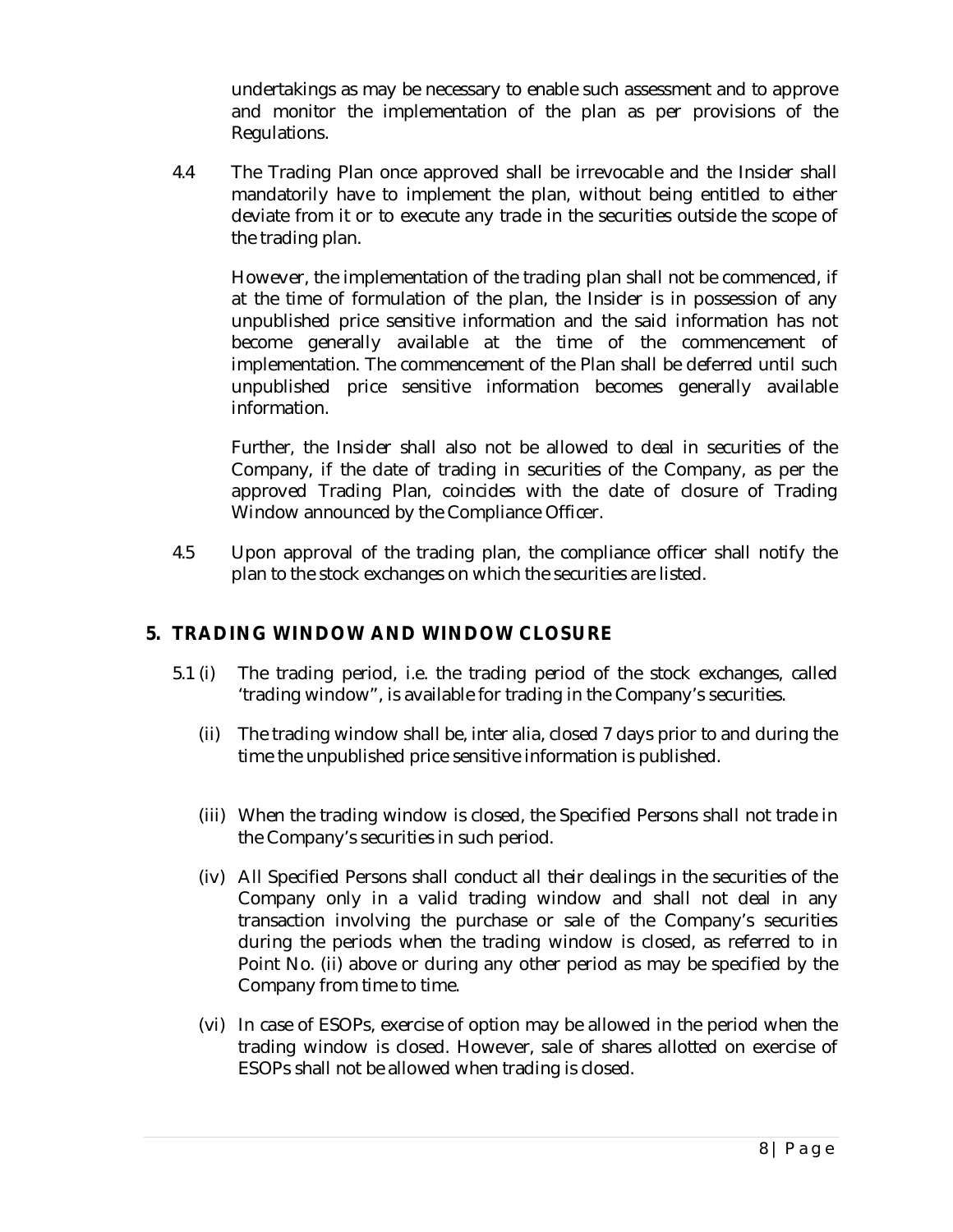- 5.2 The Compliance Officer shall intimate the closure of trading window to all the designated employees of the Company when he determines that a designated person or class of designated persons can reasonably be expected to have possession of unpublished price sensitive information. Such closure shall be imposed in relation to such securities to which such unpublished price sensitive information relates.
- 5.3 The Compliance Officer after taking into account various factors including the unpublished price sensitive information in question becoming generally available and being capable of assimilation by the market, shall decide the timing for re-opening of the trading window, however in any event it shall not be earlier than forty-eight hours after the information becomes generally available.
- 5.4 The trading window shall also be applicable to any person having contractual or fiduciary relation with the Company, such as auditors, accountancy firms, law firms, analysts, consultants etc., assisting or advising the Company.

# **6. PRE-CLEARANCE OF TRADES**

- 6.1 All Specified Persons, who intend to deal in the securities of the Company when the trading window is opened and if the value of the proposed trades is above 50,000 shares or up to Rs. Ten Lakhs (market value) or 1% of total shareholding, whichever is less, should pre-clear the transaction. However, no designated person shall be entitled to apply for pre-clearance of any proposed trade if such designated person is in possession of unpublished price sensitive information even if the trading window is not closed and hence he shall not be allowed to trade. The pre-dealing procedure shall be hereunder:
	- (i) An application may be made in the prescribed Form (Annexure 1) to the Compliance officer indicating the estimated number of securities that the Specified Employee intends to deal in, the details as to the depository with which he has a security account, the details as to the securities in such depository mode and such other details as may be required by any rule made by the company in this behalf.
	- (ii) An undertaking (Annexure 2) shall be executed in favour of the Company by such Specified Employee incorporating, inter alia, the following clauses, as may be applicable:
		- a) That the employee/director/officer does not have any access or has not received "Price Sensitive Information" up to the time of signing the undertaking.
		- b) That in case the Specified Employee has access to or receives "Price Sensitive Information" after the signing of the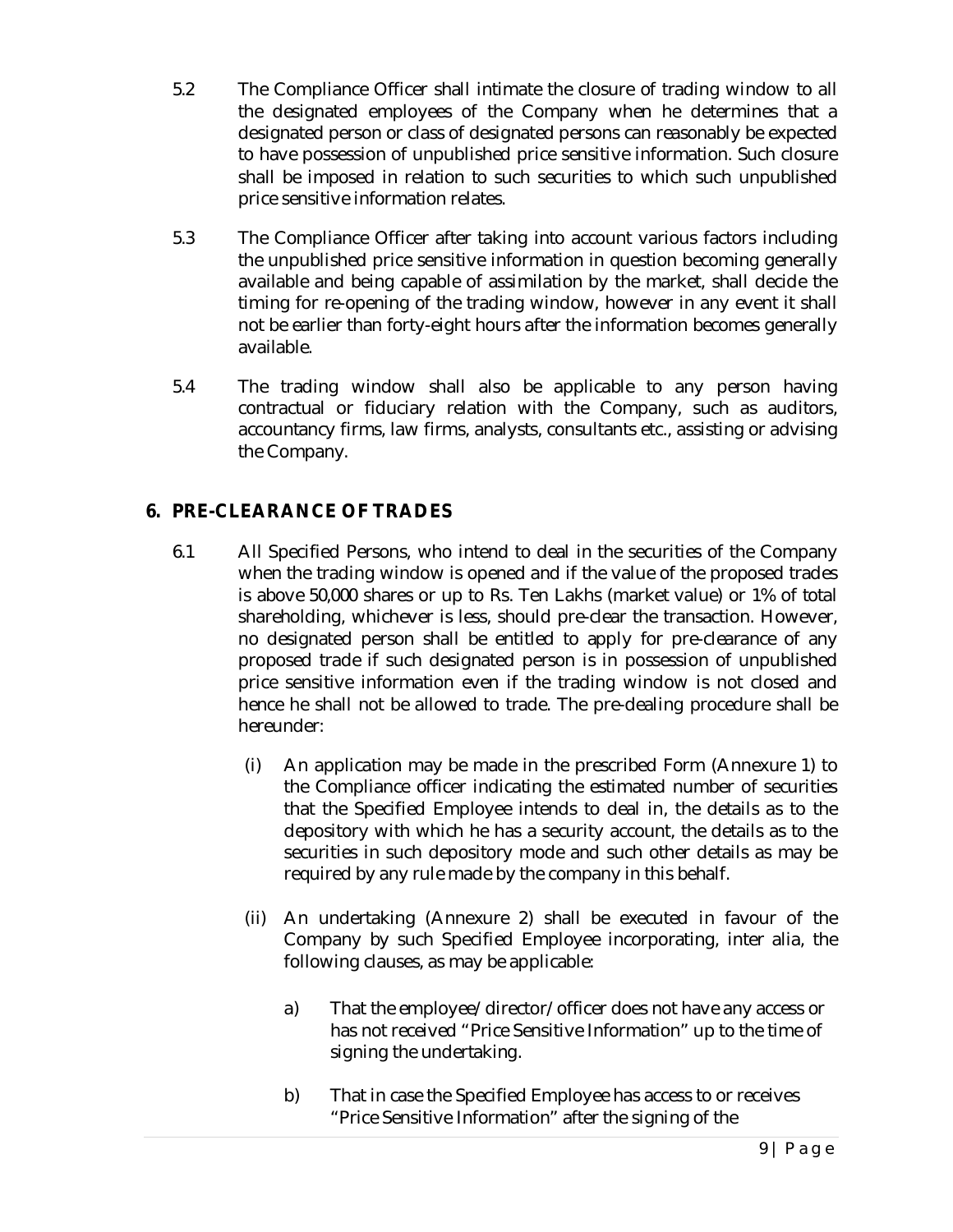undertaking but before the execution of the transaction he/she shall inform the Compliance Officer of the change in his position and that he/she would completely refrain from dealing in the securities of the Company till the time such information becomes public.

- c) That he/she has not contravened the code of conduct for prevention of insider trading as notified by the Company from time to time.
- d) That he/she has made a full and true disclosure in the matter.
- (iii) All Specified Persons and their shall execute their order in respect of securities of the Company within one week after the approval of preclearance is given. The Specified Person shall file within 2 (two) days of the execution of the deal, the details of such deal with the Compliance Officer in the prescribed form. In case the transaction is not undertaken, a report to that effect shall be filed. (Annexure 4).
- (iv) If the order is not executed within seven days after the approval is given, the employee/director must pre-clear the transaction again.
- (v) All Specified Persons who buy or sell any number of shares of the Company shall not enter into an opposite transaction i.e. sell or buy any number of shares during the next six months following the prior transaction. All Specified Persons shall also not take positions in derivative transactions in the shares of the Company at any time. In case of any contra trade be executed, inadvertently or otherwise, in violation of such a restriction, the profits from such trade shall be liable to be disgorged for remittance to the Securities and Exchange Board of India (SEBI) for credit to the Investor Protection and Education Fund administered by SEBI under the Act.

In case of subscription in the primary market (initial public offers), the above mentioned entities shall hold their investments for a minimum period of 30 days. The holding period would commence when the securities are actually allotted.

(vi) The Compliance Officer may waive off the holding period in case of sale of securities in personal emergency after recording reasons for the same. However, no such sale will be permitted when the Trading window is closed.

# **7. OTHER RESTRICTIONS**

7.1 The disclosures to be made by any person under this Code shall include those relating to trading by such person's immediate relatives, and by any other person for whom such person takes trading decisions.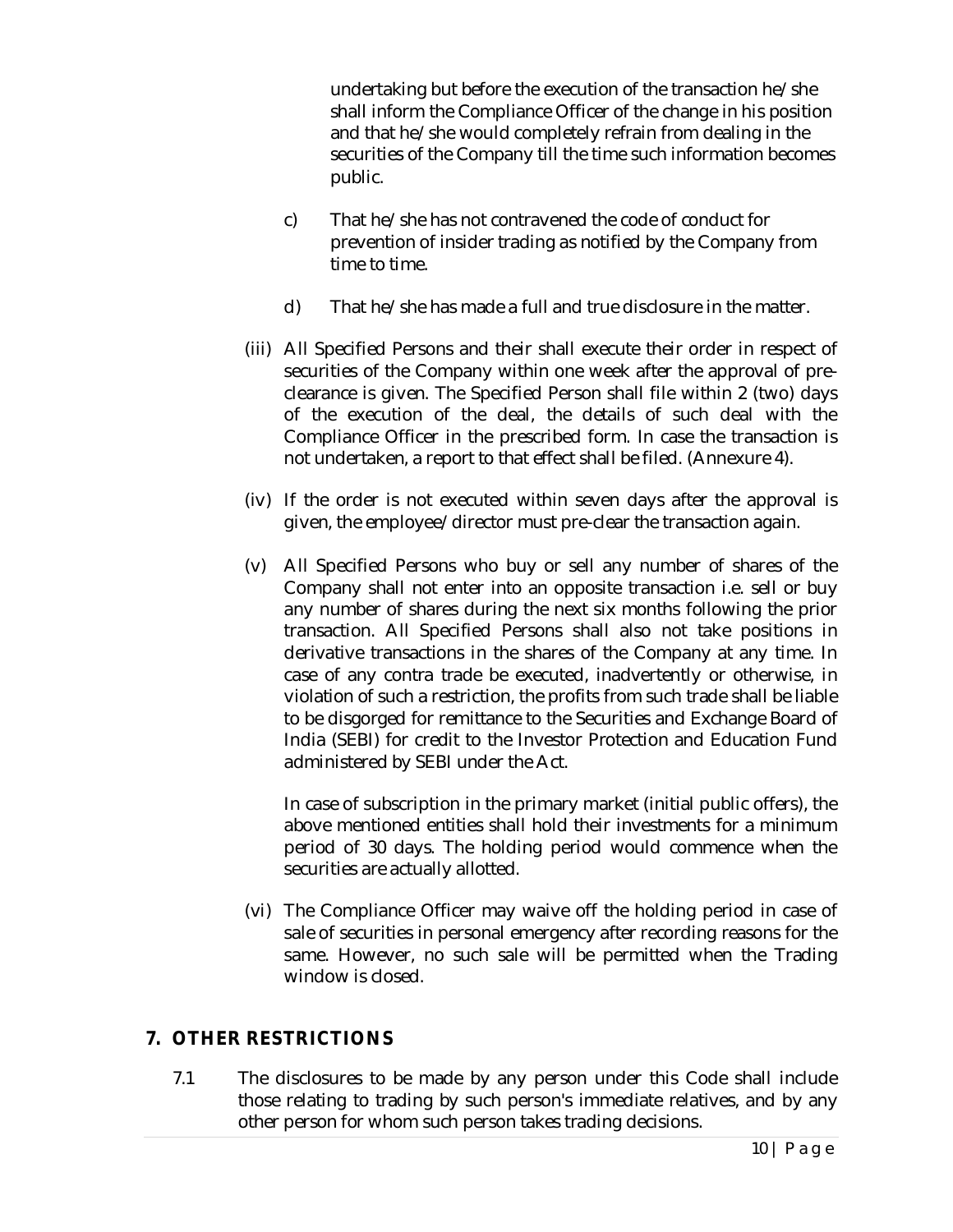- 7.2 The disclosures of trading in securities shall also include trading in derivatives of securities and the traded value of the derivatives shall be taken into account for purposes of this Code.
- 7.3 The disclosures made under this Code shall be maintained for a period of five years.

# **8. REPORTING REQUIREMENTS FOR TRANSACTIONS IN SECURITIES INITIAL DISCLOSURE**

- 8.1 Every promoter/ Key Managerial Personnel / Director / Officers / Designated Employees of the Company, within thirty days of these regulations taking effect, shall forward to the Company the details of all holdings in securities of the Company presently held by them including the statement of holdings of dependent family members in the prescribed Form (Annexure 5).
- 8.2 Every person on appointment as a key managerial personnel or a director of the Company or upon becoming a promoter shall disclose his holding of securities of the Company as on the date of appointment or becoming a promoter, to the Company within seven days of such appointment or becoming a promoter.

# **CONTINUAL DISCLOSURE**

- 8.3 Every promoter, employee and director of the Company shall disclose to the Company the number of such securities acquired or disposed of within two trading days of such transaction if the value of the securities traded, whether in one transaction or a series of transactions over any calendar quarter, aggregates to a traded value in excess of Rs. Ten lakhs. The disclosure shall be made within 2 working days of:
	- i. the receipt of intimation of allotment of shares, or
	- ii. the acquisition or sale of shares or voting rights, as the case may be.

# **9. DISCLOSURE BY THE COMPANY TO THE STOCK EXCHANGE(S)**

- 9.1 Within 2 days of the receipt of intimation under Clause 8.3, the Compliance Officer shall disclose to all Stock Exchanges on which the Company is listed, the information received.
- 9.2 The Compliance officer shall maintain records of all the declarations in the appropriate form given by the directors / officers / designated employees for a minimum period of five years.

# **10. DISSEMINATION OF PRICE SENSITIVE INFORMATION**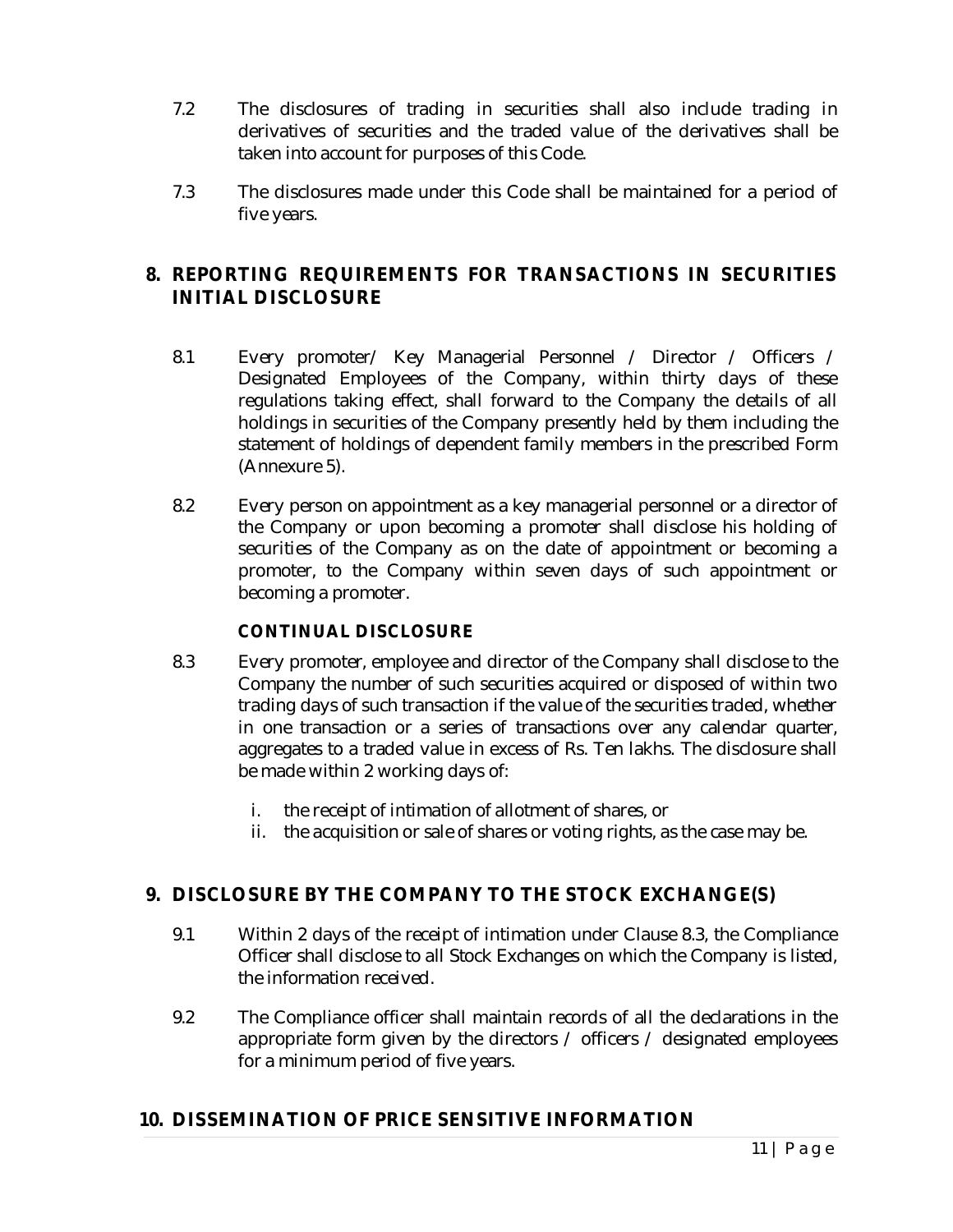- 10.1 No information shall be passed by Specified Persons by way of making a recommendation for the purchase or sale of securities of the Company.
- 10.2 Disclosure/dissemination of Price Sensitive Information with special reference to analysts, media persons and institutional investors:

The following guidelines shall be followed while dealing with analysts and institutional investors

- Only public information to be provided.
- At least two Company representatives be present at meetings with analysts, media persons and institutional investors.
- Unanticipated questions may be taken on notice and a considered response given later. If the answer includes price sensitive information, a public announcement should be made before responding.
- Simultaneous release of information after every such meet.

# **11. PENALTY FOR CONTRAVENTION OF THE CODE OF CONDUCT**

- 11.1 Every Specified Person shall be individually responsible for complying with the provisions of the Code (including to the extent the provisions hereof are applicable to his/her dependents).
- 11.2 Any Specified Person who trades in securities or communicates any information for trading in securities, in contravention of this Code may be penalised and appropriate action may be taken by the Company.
- 11.3 Specified Persons who violate the Code shall also be subject to disciplinary action by the Company, which may include wage freeze, suspension, ineligibility for future participation in employee stock option plans, etc.
- 11.4 The action by the Company shall not preclude SEBI from taking any action in case of violation of SEBI (Prohibition of Insider Trading) Regulations, 2015.

# **12. CODE OF FAIR DISCLOSURE**

A code of practices and procedures for fair disclosure of unpublished price sensitive information for adhering each of the principles is set out below:

- 1. Prompt public disclosure of unpublished price sensitive information that would impact price discovery no sooner than credible and concrete information comes into being in order to make such information generally available.
- 2. Uniform and universal dissemination of unpublished price sensitive unpublished price sensitive information to avoid selective disclosure.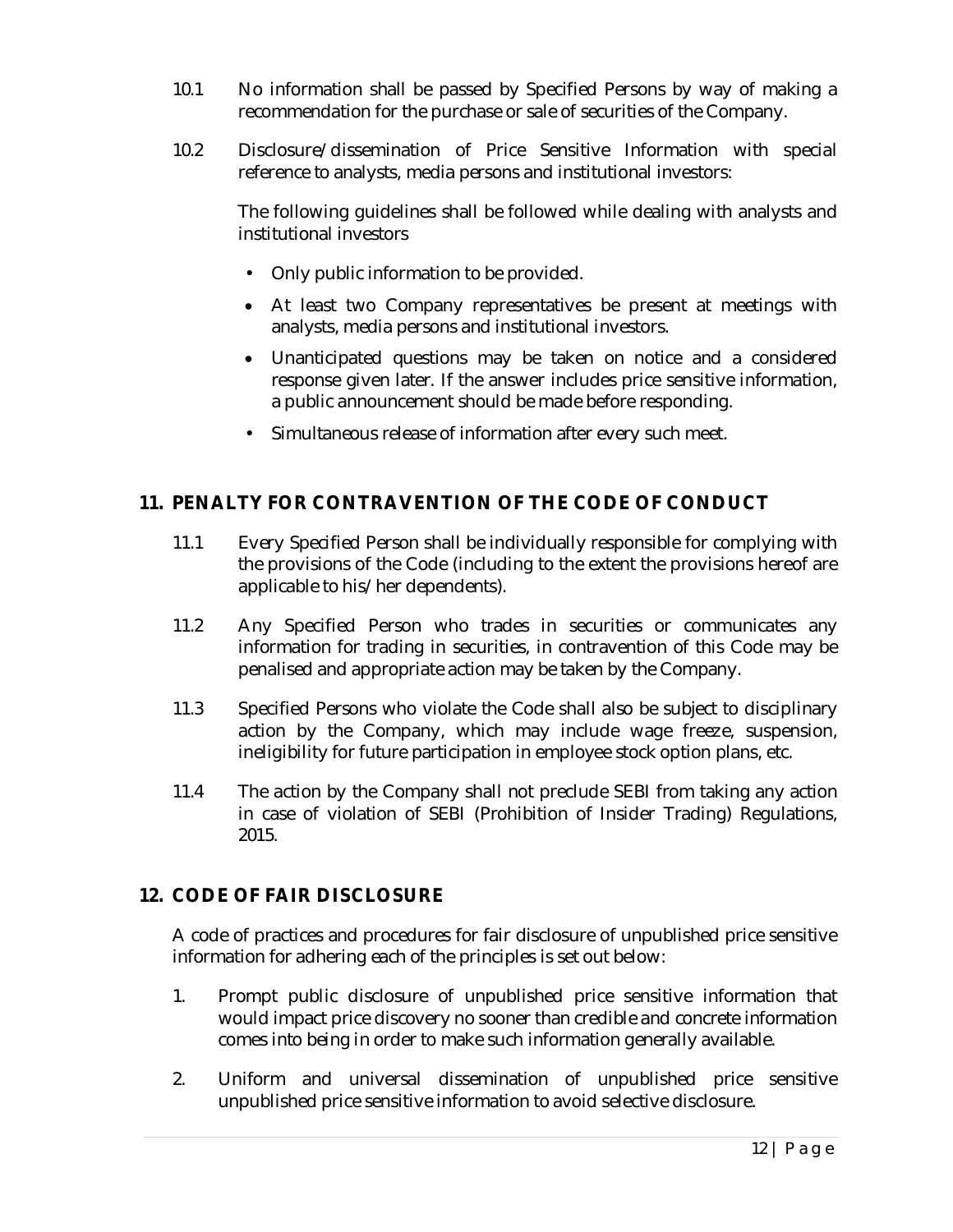- 3. Designation of a senior officer as a chief investor relations officer to deal with dissemination of information and disclosure of unpublished price sensitive information.
- 4. Prompt dissemination of unpublished price sensitive information that gets disclosed selectively, inadvertently or otherwise to make such information generally available.
- 5. Appropriate and fair response to queries on news reports and requests for verification of market rumours by regulatory authorities.
- 6. Ensuring that information shared with analysts and research personnel is not unpublished price sensitive information.
- 7. Developing best practices to make transcripts or records of proceedings of meetings with analysts and other investor relations conferences on the official website to ensure official confirmation and documentation of disclosures made.
- 8. Handling of all unpublished price sensitive information on a need-to-know basis.

\*\*\*\*\*\*\*\*\*\*\*\*\*\*\*\*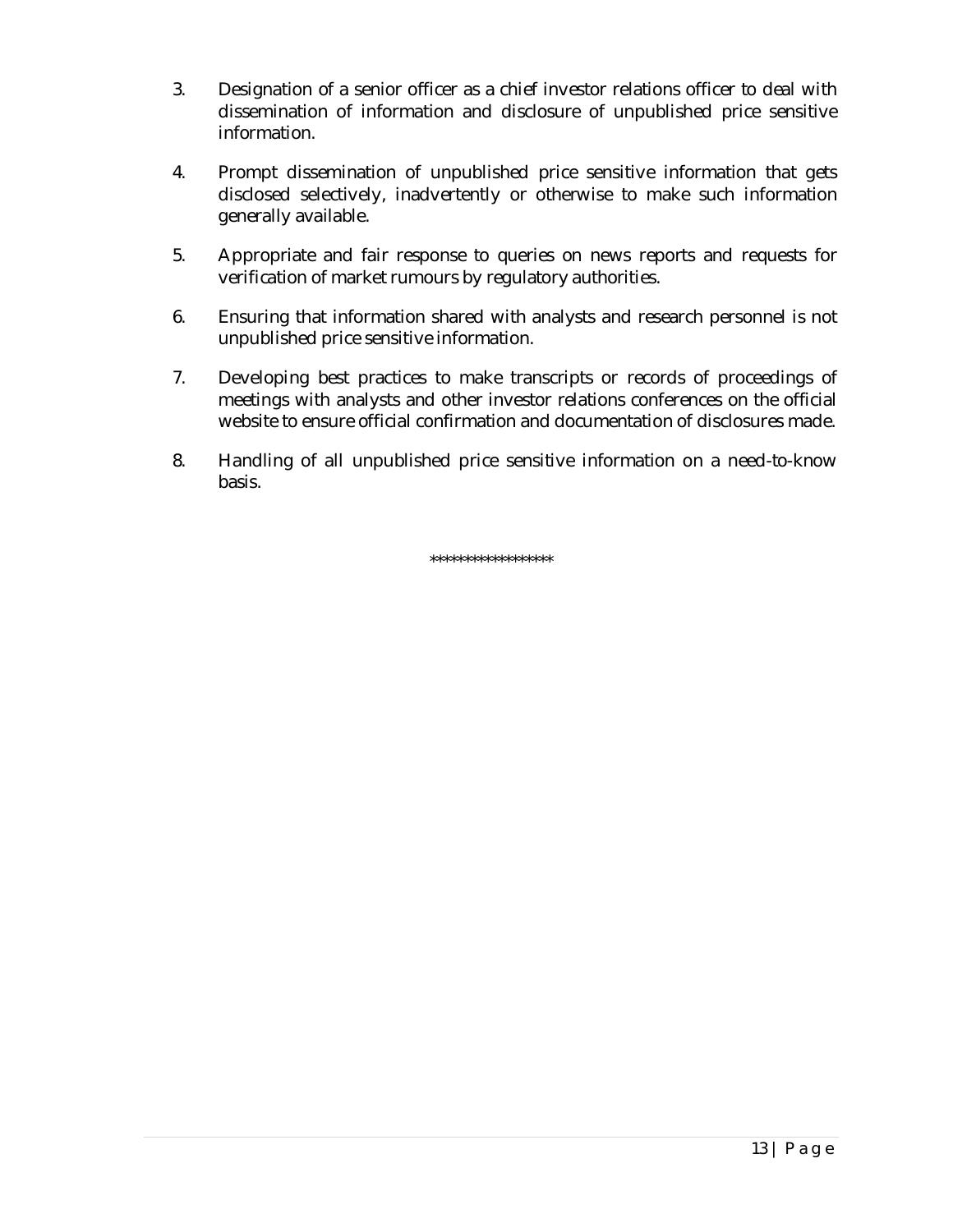## **SPECIMEN OF APPLICATION FOR PRE-DEALING APPROVAL**

Date:

To, The Compliance Officer, **Warner Multimedia Limited**, Kolkata

Dear Sir/Madam,

#### Re : **Application for Pre-dealing approval in securities of the Company**

Pursuant to the SEBI (prohibition of Insider Trading) Regulations, 2015 and the Company's **Code of Conduct for Prevention of Insider Trading**, I seek approval to purchase / sale / subscription of \_\_\_\_\_\_\_\_\_ equity shares of the Company as per details given below:

| $\mathbf{1}$ . | Name of the Applicant                     |     |                            |
|----------------|-------------------------------------------|-----|----------------------------|
| 2.             | Designation                               |     |                            |
| 3.             | Number of securities held as on date      |     |                            |
| 4.             | Folio No. / DP ID / Client ID No.)        |     |                            |
| 5.             | The proposal is for                       | (a) | Purchase of securities     |
|                |                                           | (b) | Subscription to securities |
|                |                                           | (c) | Sale of securities         |
| 6.             | Proposed date of dealing in securities    |     |                            |
| 7.             | Estimated number of securities proposed   |     |                            |
|                | to be acquired/subscribed/sold            |     |                            |
| 8.             | Price at which the transaction is         |     |                            |
|                | proposed                                  |     |                            |
| 9.             | Current market price (as on date of       |     |                            |
|                | application)                              |     |                            |
| 10.            | Whether the proposed transaction will     |     |                            |
|                | be through stock exchange or off-market   |     |                            |
|                | deal                                      |     |                            |
| 11.            | Folio No. / DP ID / Client ID No. where   |     |                            |
|                | the securities will be credited / debited |     |                            |

I enclose herewith the form of Undertaking signed by me.

Yours faithfully,

\_\_\_\_\_\_\_\_\_\_\_\_\_\_\_\_\_\_\_\_ (Signature of Employee)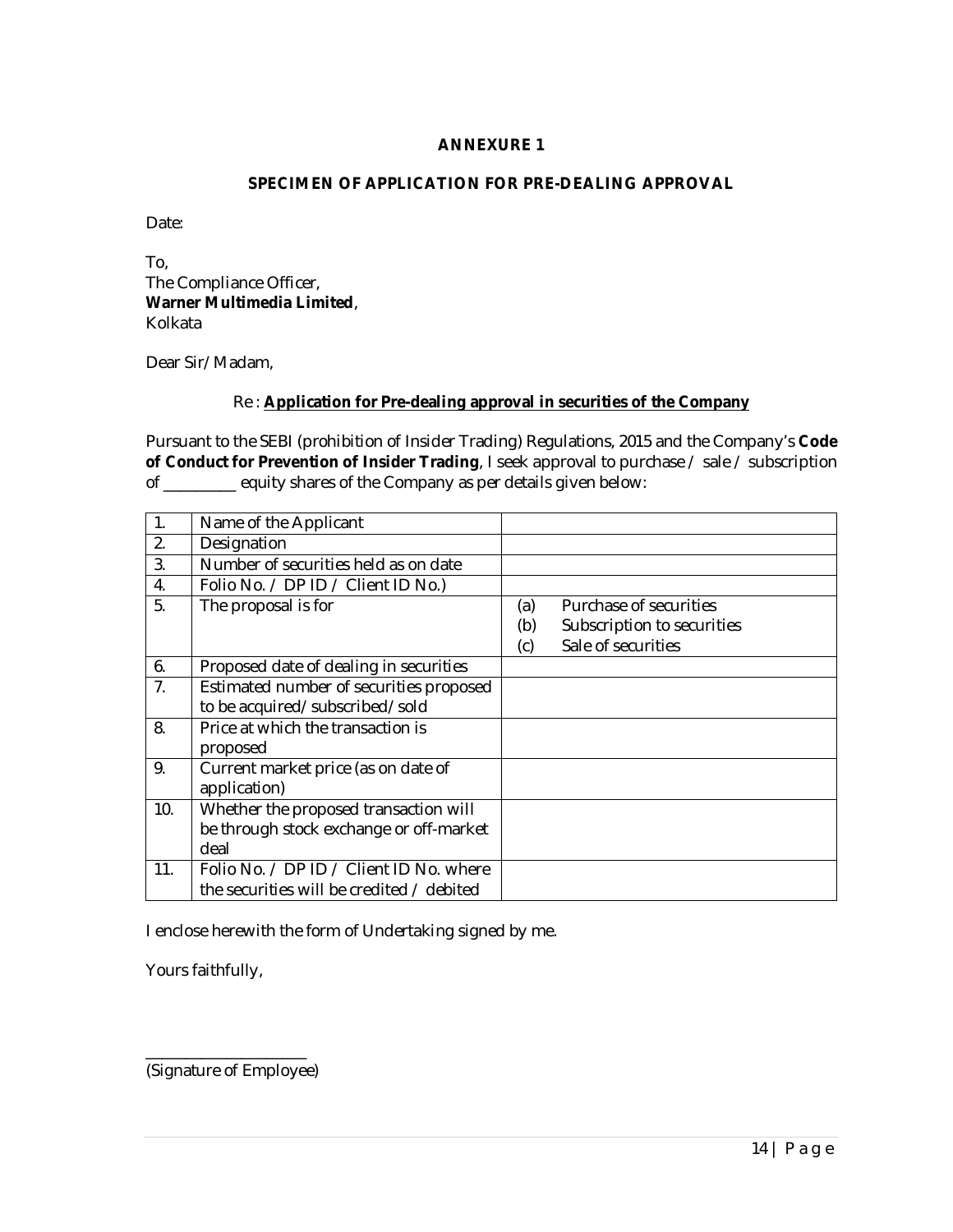## **FORMAT OF UNDERTAKING TO BE ACCOMPANIED WITH THE APPLICATION FOR PRE-CLEARANCE UNDERTAKING**

#### To, **Warner Multimedia Limited**, Kolkata

I, \_\_\_\_\_\_\_\_\_\_\_\_\_\_\_\_\_\_\_\_\_\_\_\_\_\_\_\_\_\_\_\_, \_\_\_\_\_\_\_\_\_\_\_\_\_\_\_\_\_\_\_\_\_\_\_\_\_ of the Company residing at  $\blacksquare$  am desirous of dealing in  $\blacksquare$  \* shares of the Company as mentioned in my application dated **the contract of the Company** as mentioned in my application dated the transaction.

I further declare that I am not in possession of or otherwise privy to any unpublished Price Sensitive Information (as defined in the Company's Code of Conduct for prevention of Insider Trading (the Code) up to the time of signing this Undertaking.

In the event that I have access to or received any information that could be construed as "Price Sensitive Information" as defined in the Code, after the signing of this undertaking but before executing the transaction for which approval is sought, I shall inform the Compliance Officer of the same and shall completely refrain from dealing in the securities of the Company until such information becomes public.

I declare that I have not contravened the provisions of the Code as notified by the Company from time to time.

I undertake to submit the necessary report within four days of execution of the transaction / a 'Nil' report if the transaction is not undertaken.

If approval is granted, I shall execute the deal within 7 days of the receipt of approval failing which I shall seek pre-clearance.

I declare that I have made full and true disclosure in the matter.

Date: \_\_\_\_\_\_\_\_\_\_\_\_\_\_\_\_\_\_\_\_\_\_

Signature:

\* Indicate number of shares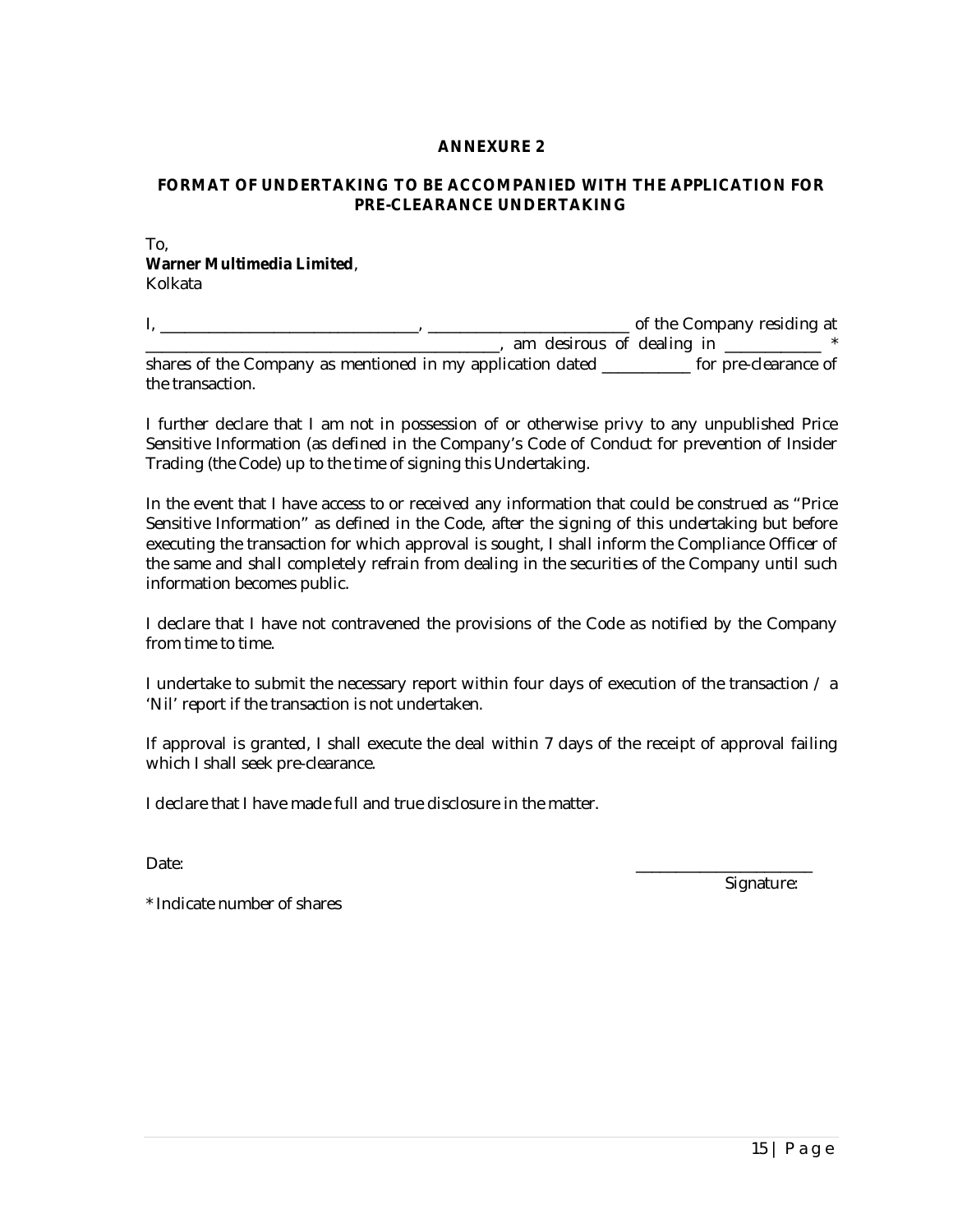#### **FORMAT FOR PRE- CLEARANCE ORDER**

| To.                     |
|-------------------------|
| Name : $\frac{ }{ }$    |
| Designation : _________ |
| Place:                  |

This is to inform you that your request for dealing in \_\_\_\_\_\_\_\_\_\_\_\_\_ (nos.) shares of the Company as mentioned in your application dated \_\_\_\_\_\_\_\_\_\_\_\_is approved. Please note that the said transaction must be completed on or before \_\_\_\_\_\_\_\_\_(date) that is within 7 days from today.

In case you do not execute the approved transaction /deal on or before the aforesaid date you would have to seek fresh pre-clearance before executing any transaction/deal in the securities of the Company. Further, you are required to file the details of the executed transactions in the attached format within 2 days from the date of transaction/deal. In case the transaction is not undertaken a 'Nil' report shall be necessary.

Yours faithfully, For **WARNER MULTIMEDIA LIMITED**

## **COMPLIANCE OFFICER**

Date: \_\_\_\_\_\_\_\_\_\_\_\_\_\_\_

Encl: Format for submission of details of transaction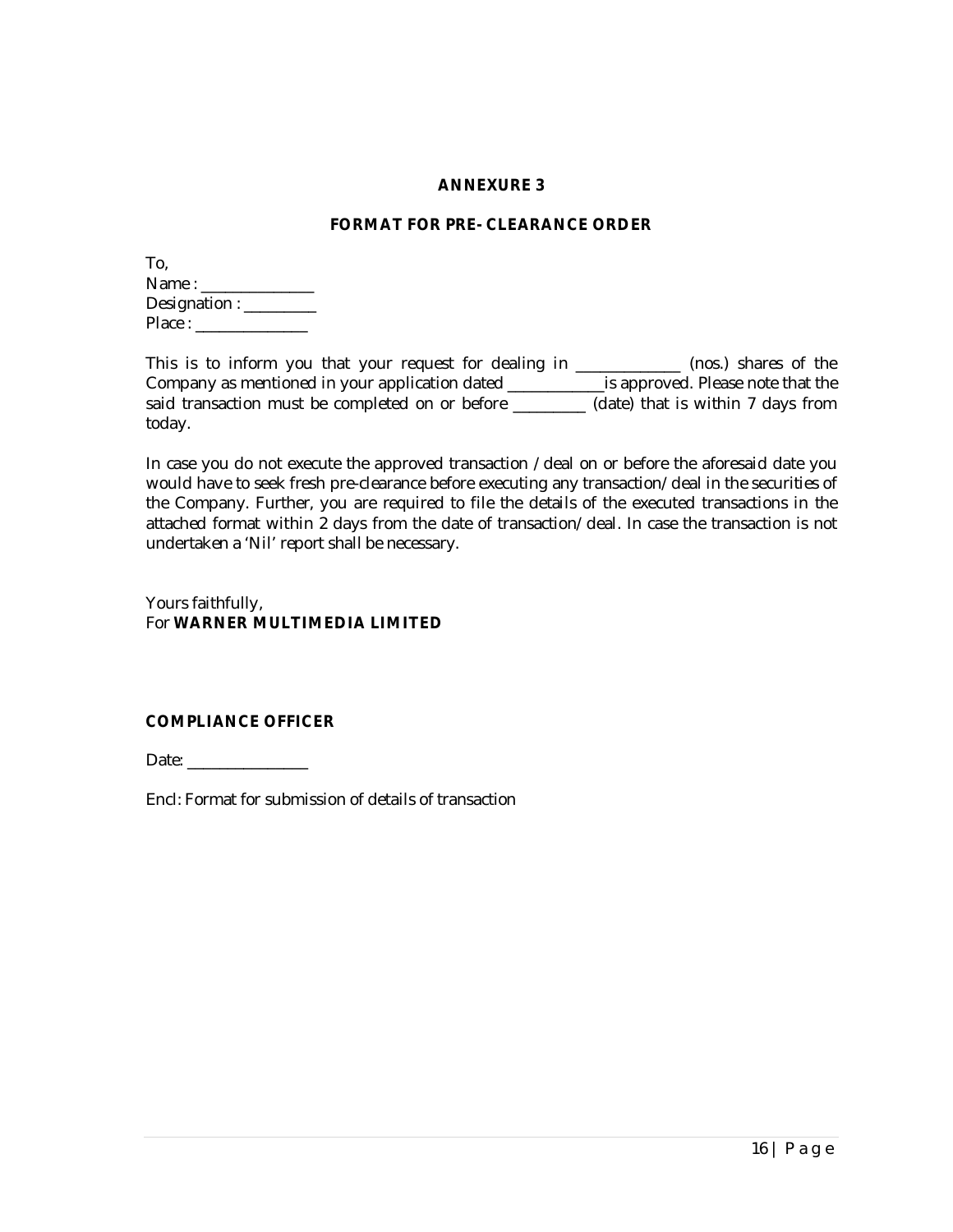## **FORMAT FOR DISCLOSURE OF TRANSACTIONS**

*(To be submitted within 2 days of transaction / dealing in securities of the Company)*

To, The Compliance Officer, **Warner Multimedia Limited**, Kolkata

I hereby inform that I

- have not bought / sold/ subscribed any securities of the Company
- have bought/sold/subscribed to \_\_\_\_\_\_\_ securities as mentioned below on \_\_\_ (date)

| Name of holder | No. of securities<br>dealt with | Bought / sold /<br>subscribed |  | Price (Rs.) |
|----------------|---------------------------------|-------------------------------|--|-------------|
|                |                                 |                               |  |             |
|                |                                 |                               |  |             |

In connection with the aforesaid transaction(s), I hereby undertake to preserve, for a period of 3 years and produce to the Compliance officer / SEBI any of the following documents:

- 1. Broker's contract note.
- 2. Proof of payment to/from brokers.
- 3. Extract of bank passbook/statement (to be submitted in case of demat transactions).
- 4. Copy/ies of Delivery instruction slip (applicable in case of sale transaction).

I agree to hold the above securities for a minimum period of six months. In case there is any urgent need to sell these securities within the said period, I shall approach the Compliance Officer for necessary approval. (*applicable in case of purchase / subscription*).

I declare that the above information is correct and that no provisions of the Company's Code and/or applicable laws/regulations have been contravened for effecting the above said transactions(s).

Date: Signature: \_\_\_\_\_\_\_\_\_\_\_\_\_\_\_ Name: Designation: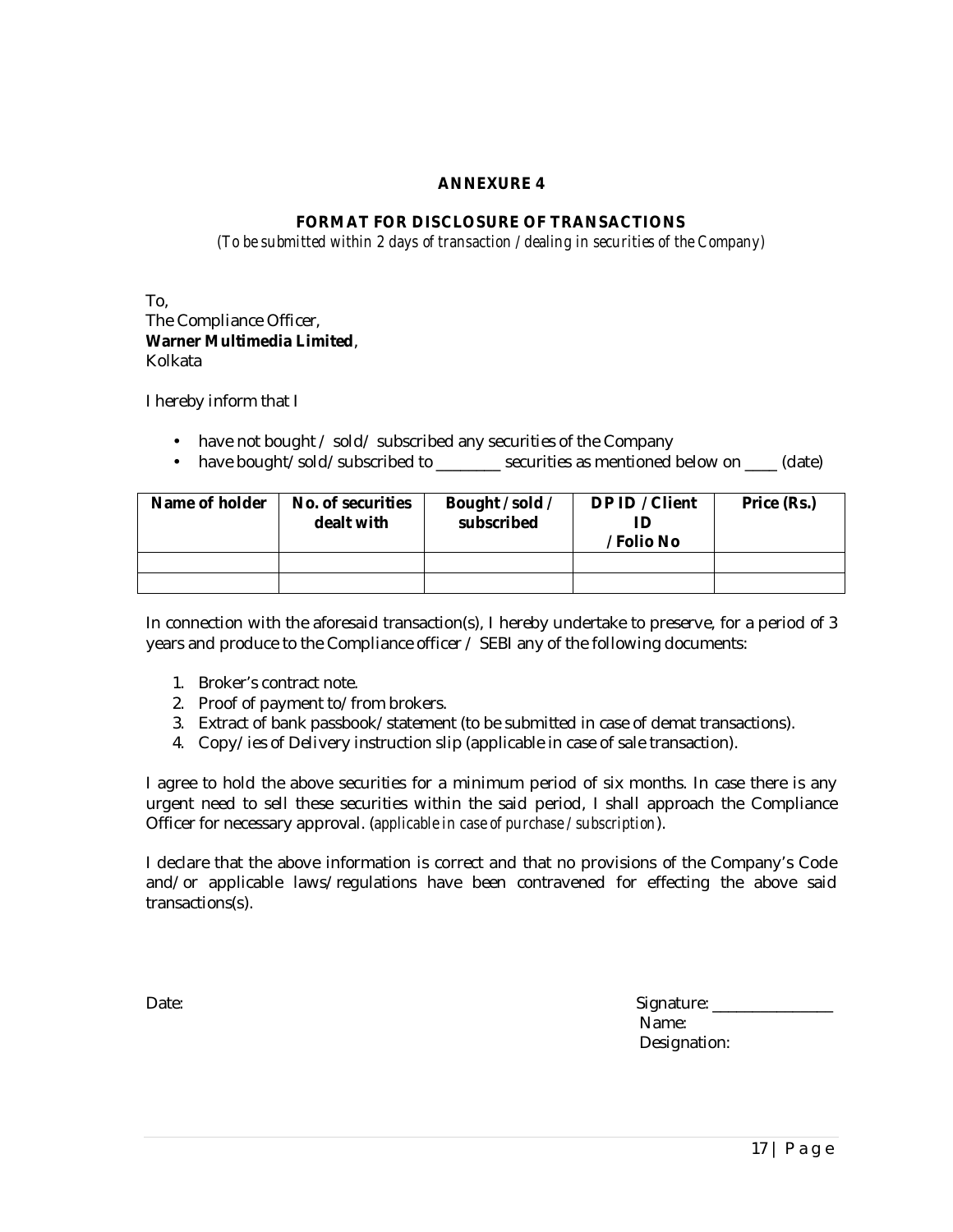## **FORMAT FOR INITIAL DISCLOSURE OF SECURITIES**

The Compliance Officer, Warner Multimedia Limited, Kolkata I, \_\_\_\_\_\_\_\_\_\_\_\_\_\_\_\_\_\_, in my capacity as \_\_\_\_\_\_\_\_\_\_\_\_\_\_\_\_\_\_ of the Company hereby submit the following details of securities held in the Company as on \_\_\_\_\_\_\_\_\_\_\_\_\_\_ (date of becoming Specified Person).

## **I. Details of securities held by me:**

| <b>Type of Securities</b> | No. of securities held | Folio No. | <b>Beneficiary A/c Client</b> |
|---------------------------|------------------------|-----------|-------------------------------|
|                           |                        |           |                               |
|                           |                        |           |                               |

#### **II. Details of dependent(s):**

Pursuant to the provisions of SEBI (Prohibition of Insider Trading) Regulations, 2015 and the Company's Code of Procedures and Conduct for Prevention of Insider Trading, I hereby declare that I have the following dependents:

| Sr. No. | Name of the dependent | Relation with Director / Officer /<br><b>Designated Employee</b> |
|---------|-----------------------|------------------------------------------------------------------|
|         |                       |                                                                  |
|         |                       |                                                                  |

#### **III. Details of securities held by dependent(s):**

| Name of<br><b>Relative</b> | Relationship | Type of<br><b>Securities</b> | No. of<br><b>Securities</b><br>held | Folio No. | <b>Beneficiary</b><br>A/c Client ID |
|----------------------------|--------------|------------------------------|-------------------------------------|-----------|-------------------------------------|
|                            |              |                              |                                     |           |                                     |
|                            |              |                              |                                     |           |                                     |

Date: 2008. The state of the state of the state of the Signature: 2008. Signature: 2008. The state of the Signature: 2008. Signature: 2008. The state of the Signature: 2008. Signature: 2008. The state of the Signature: 200